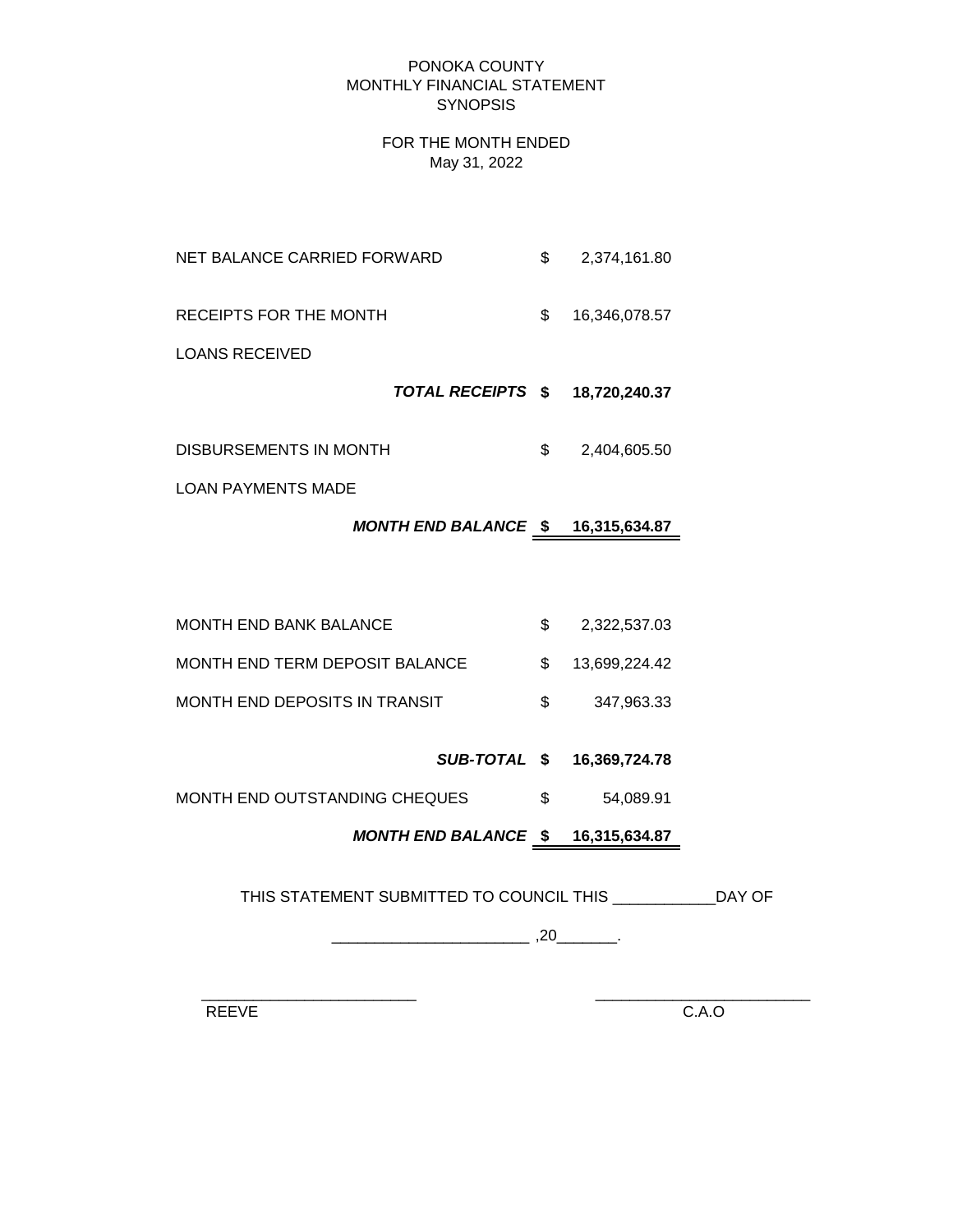#### PONOKA COUNTY MONTHLY FINANCIAL STATEMENT

#### FOR THE MONTH ENDED May 31, 2022

|                                                       | <b>GENERAL</b>         | <b>Previous Month</b> | <b>PAYROLL</b> |
|-------------------------------------------------------|------------------------|-----------------------|----------------|
| NET BALANCE AT END OF PREVIOUS MONTH                  | \$<br>1,744,195.05 \$  | $(2, 189, 988.00)$ \$ | 5,000.00       |
| RECEIPTS FOR THE MONTH<br><b>OUTSTANDING DEPOSITS</b> | \$<br>2,410,981.66 \$  | 5,681,593.09 \$       | 235,235.91     |
| <b>TERMS</b>                                          | \$<br>13,699,224.42 \$ | 13,661,307.28 \$      |                |
| <b>SUB TOTAL</b>                                      | \$<br>17,854,401.13 \$ | 17,152,912.37 \$      | 240,235.91     |
| LESS:                                                 |                        |                       |                |
| <b>CHEQUES ISSUED</b>                                 | \$<br>2,168,971.74 \$  | 1,747,410.04 \$       | 235,215.21     |
| <b>Bank Charges</b><br><b>INTEREST TO GENERAL</b>     |                        |                       | 20.70          |
| <b>MONTH END BALANCE \$</b>                           | 15,685,429.39 \$       | 15,405,502.33 \$      | 5,000.00       |
| <b>BANK BALANCE AT END OF MONTH</b>                   | \$<br>1,692,174.85 \$  | 1,389,969.84 \$       | 5,156.70       |
| <b>TERM DEPOSIT BALANCE</b>                           | \$<br>13,699,224.42 \$ | 13,661,307.28 -       |                |
| <b>OUTSTANDING DEPOSITS</b>                           | \$<br>347,963.33 \$    | 365,016.42 \$         |                |
| <b>FROM TRUST ACCOUNTS</b>                            | \$                     | \$                    | \$             |
| <b>SUB-TOTAL</b>                                      | \$<br>15,739,362.60 \$ | 15,416,293.54 \$      | 5,156.70       |
| LESS:                                                 |                        |                       |                |

OUTSTANDING CHEQUES \$ 53,933.21 \$ 10,791.21 \$ 136.00

INTEREST TO GENERAL ACCOUNT \$ 20.70

*MONTH END BALANCE* **\$ 15,685,429.39 \$ 15,405,502.33 \$ 5,000.00**